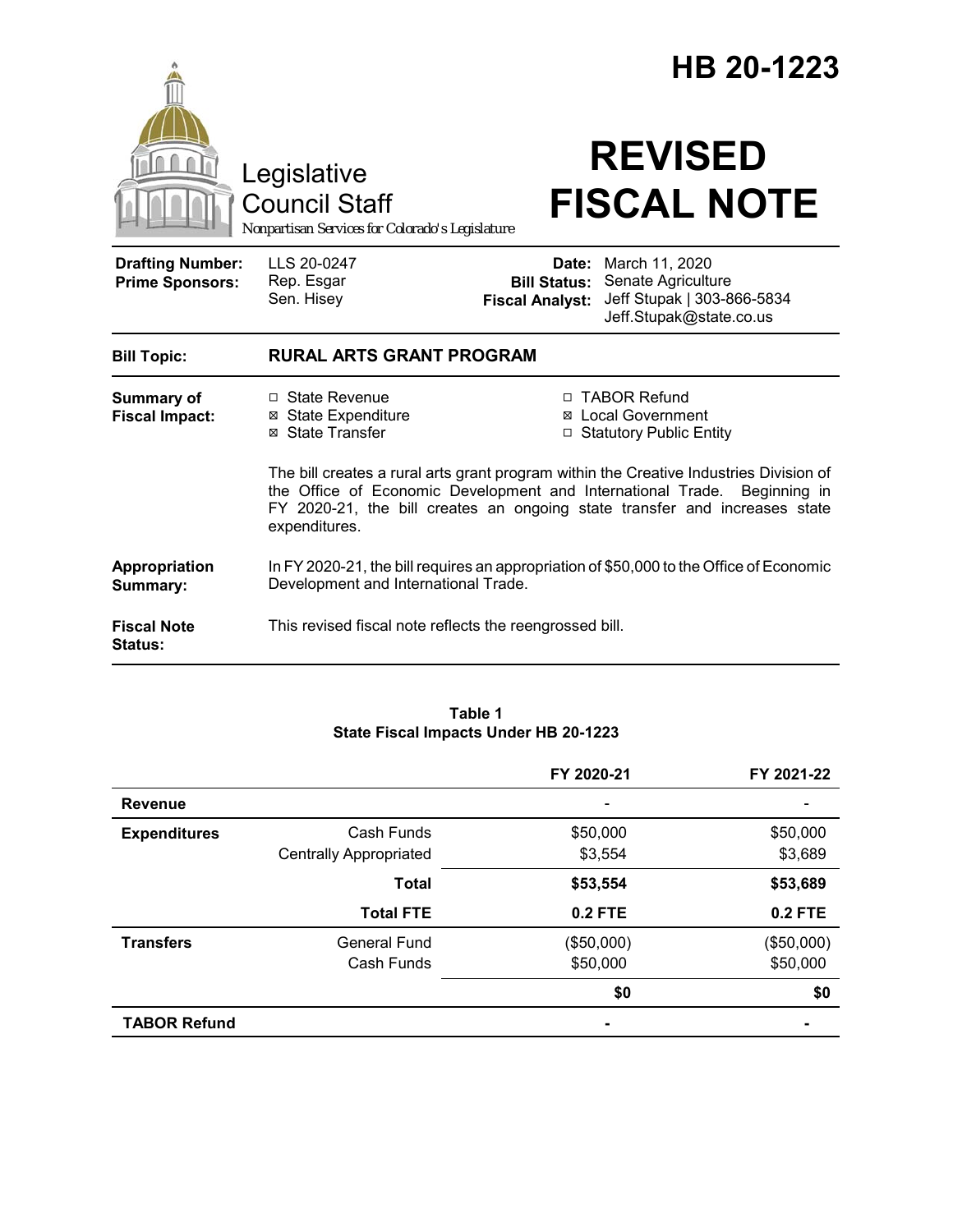March 11, 2020

## **Summary of Legislation**

The bill creates a rural arts grant program in the Creative Industries Division of the Office of Economic Development and International Trade (OEDIT). Grants are awarded to qualified organizations that sponsor artists to complete projects outside of the Scientific and Cultural Facilities District (SCFD). A qualifying organization is a community organization outside of the SCFD that is either a local government organization or a nonprofit organization. The qualifying organization may retain up to 5 percent of the grant award for administrative costs. Grants may be awarded to projects that:

- advance the artistic and cultural goals of rural communities and their economies;
- enhance a community's culture; or
- provide incentives for cross-community collaborations and have the potential to contribute to acceptance and consideration of differing perspectives.

On July 1, 2020, and each subsequent year, \$50,000 will be transferred from the General Fund to the Creative Industries Cash Fund to be awarded as grants, and used by OEDIT for the implementation and administration of the program.

The bill establishes application and award criteria, and establishes reporting requirements for both grant recipients and OEDIT.

#### **Background and Assumptions**

OEDIT currently administers several other art grants program, including the Colorado Creates Grant, the Career Advancement Grant, and the Creative Districts program. Expenditures are estimated based on administrative needs for these other programs, scaled for size of the grant program in the bill.

#### **State Transfers**

The bill transfers \$50,000 from the General Fund to the Creative Industries Cash Fund beginning in FY 2020-21 and each subsequent year.

#### **State Expenditures**

The bill increases expenditures in OEDIT by \$50,000 from the Creative Industries Cash Fund beginning in FY 2020-21. Expenditures are shown in Table 2 and described below.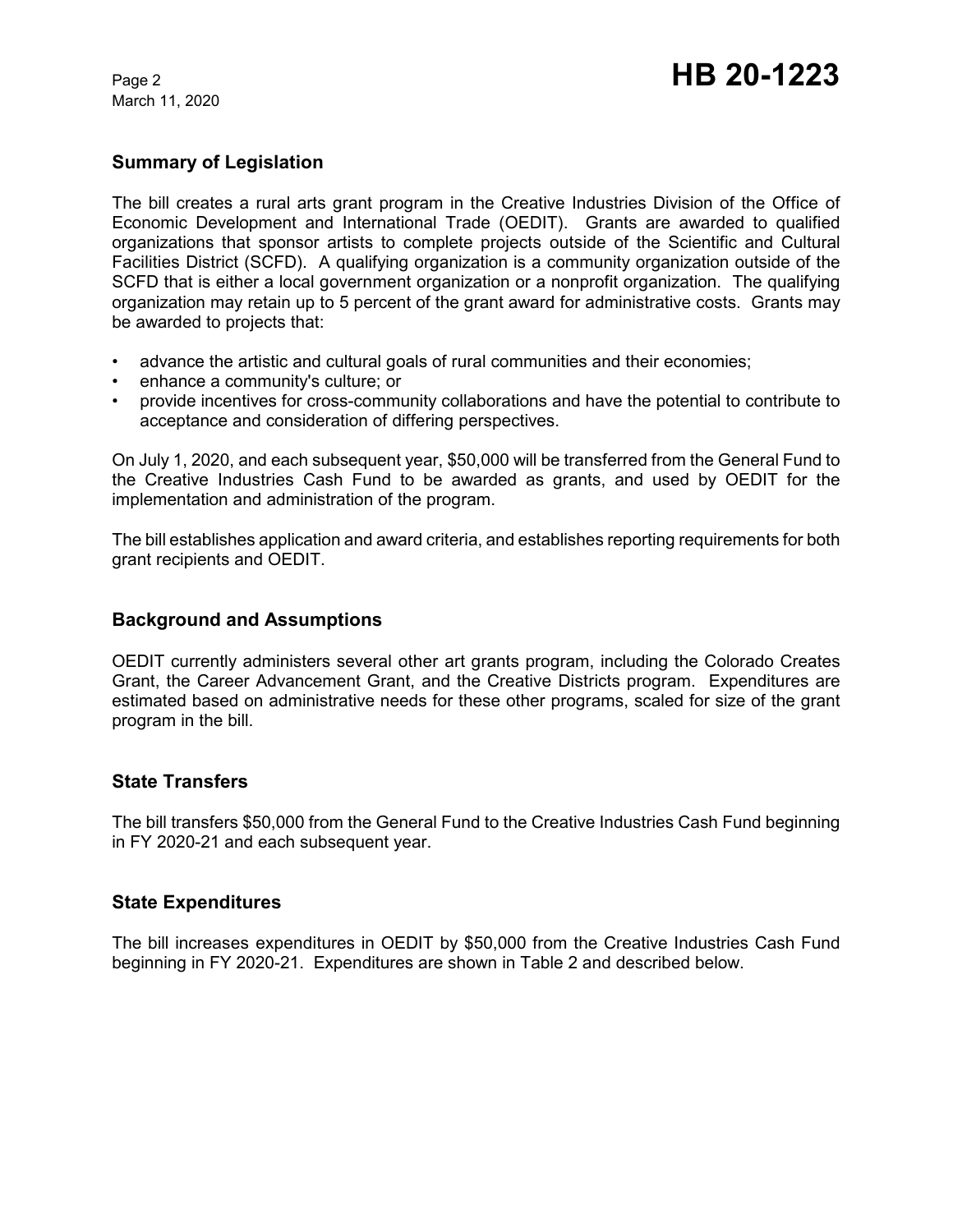**Table 2 Expenditures Under HB 20-1223**

|                                       | FY 2020-21 | FY 2021-22 |
|---------------------------------------|------------|------------|
| <b>Office of Economic Development</b> |            |            |
| <b>Personal Services</b>              | \$16,459   | \$17,956   |
| Grants                                | \$33,541   | \$32,044   |
| Centrally Appropriated Costs*         | \$3,554    | \$3,689    |
| <b>Total Cost</b>                     | \$53,554   | \$53,689   |
| <b>Total FTE</b>                      | $0.2$ FTE  | $0.2$ FTE  |

*\* Centrally appropriated costs are not included in the bill's appropriation.*

**Personal services.** OEDIT will hire 0.2 FTE Project Manager to administer the newly created grant program, based on staffing requirements of other grant programs administered by OEDIT. First-year costs are prorated to reflect the August effective date.

**Rural art grants.** After accounting for administrative expenses, \$33,541 is available for grants in FY 2020-21 and \$32,044 is available in FY 2021-22. Grants are expected to range in size from \$2,500 to \$10,000 per project.

**Centrally appropriated costs.** Pursuant to a Joint Budget Committee policy, certain costs associated with this bill are addressed through the annual budget process and centrally appropriated in the Long Bill or supplemental appropriations bills, rather than in this bill. These costs, which include employee insurance and supplemental employee retirement payments, are estimated to be \$3,554 in FY 2020-21 and \$3,689 in FY 2021-22.

#### **Local Government**

The bill may increase local government revenue if a local government receives grant funding through the program.

#### **Effective Date**

The bill takes effect August 5, 2020, if the General Assembly adjourns on May 6, 2020, as scheduled, and no referendum petition is filed.

#### **State Appropriations**

For FY 2020-21, the bill requires and includes an appropriation of \$50,000 from the Creative Industries Cash Fund to the Office of Economic Development and International Trade, and 0.2 FTE.